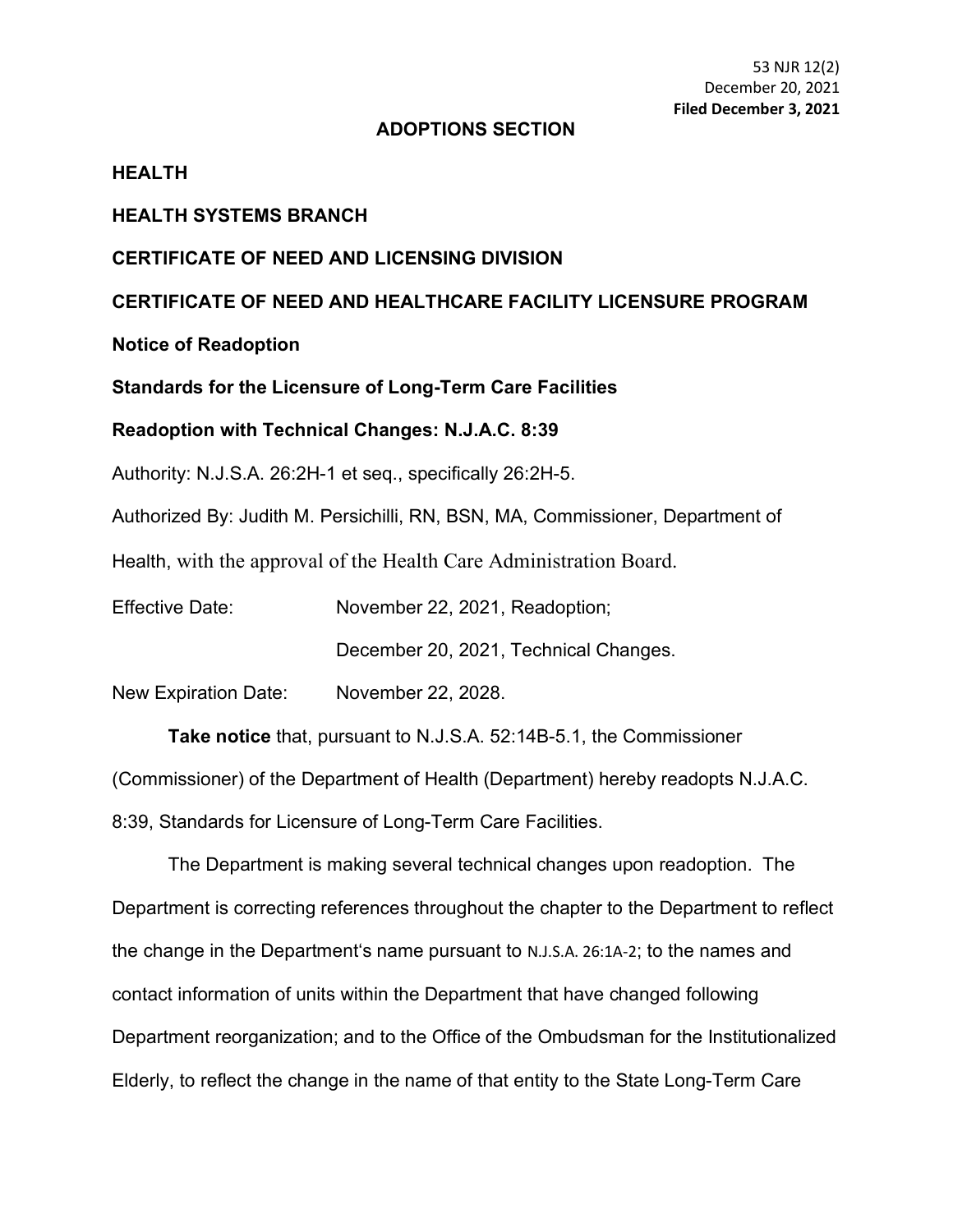Ombudsman pursuant to P.L. 2017, c. 131, § 202 (see N.J.S.A. 52:27G-1 et seq., particularly at 52:27G-3), and changes to that entity's contact information. Throughout the chapter, the Department is updating mailing addresses and other contact information of entities, and cross-references to laws, rules, and publications, to which the chapter refers. The Department is also correcting spelling errors.

In accordance with N.J.S.A. 52:14B-5.1, the rules at N.J.A.C. 8:39, Standards for Licensure of Long-Term Care Facilities, were scheduled to expire on December 23, 2020. Pursuant to Executive Order Nos. 127 (2020) and 244 (2021) and P.L. 2021, c. 103, any chapter of the New Jersey Administrative Code that would otherwise have expired during the Public Health Emergency originally declared in Executive Order No. 103 (2020) is extended through January 1, 2022. Therefore, this chapter has not yet expired and the 30-day filing date pursuant to N.J.S.A. 52:14B-5.1.c has not yet occurred, therefore, pursuant to Executive Order No. 244 (2021), and P.L. 2021, c. 103, this notice of readoption is timely filed.

N.J.A.C. 8:39, Standards for Licensure of Long-Term Care Facilities, establishes the licensing standards for long-term care facilities. Subchapter 1 provides the scope, purpose, and definitions for the chapter. Subchapter 2 establishes the licensure procedures including certificate of need; application for licensure; newly constructed, expanded, or renovated facilities; surveys and licensing; surrender of a license; waivers; actions against a licensee; special long-term care services; chronic hemodialysis services; peritoneal dialysis; adding a bed; and transfer of ownership. Subchapter 3 details the mandatory rules, advisory standards, and reporting compliance with advisory standards. Subchapter 4 establishes the rules for mandatory resident rights. Subchapter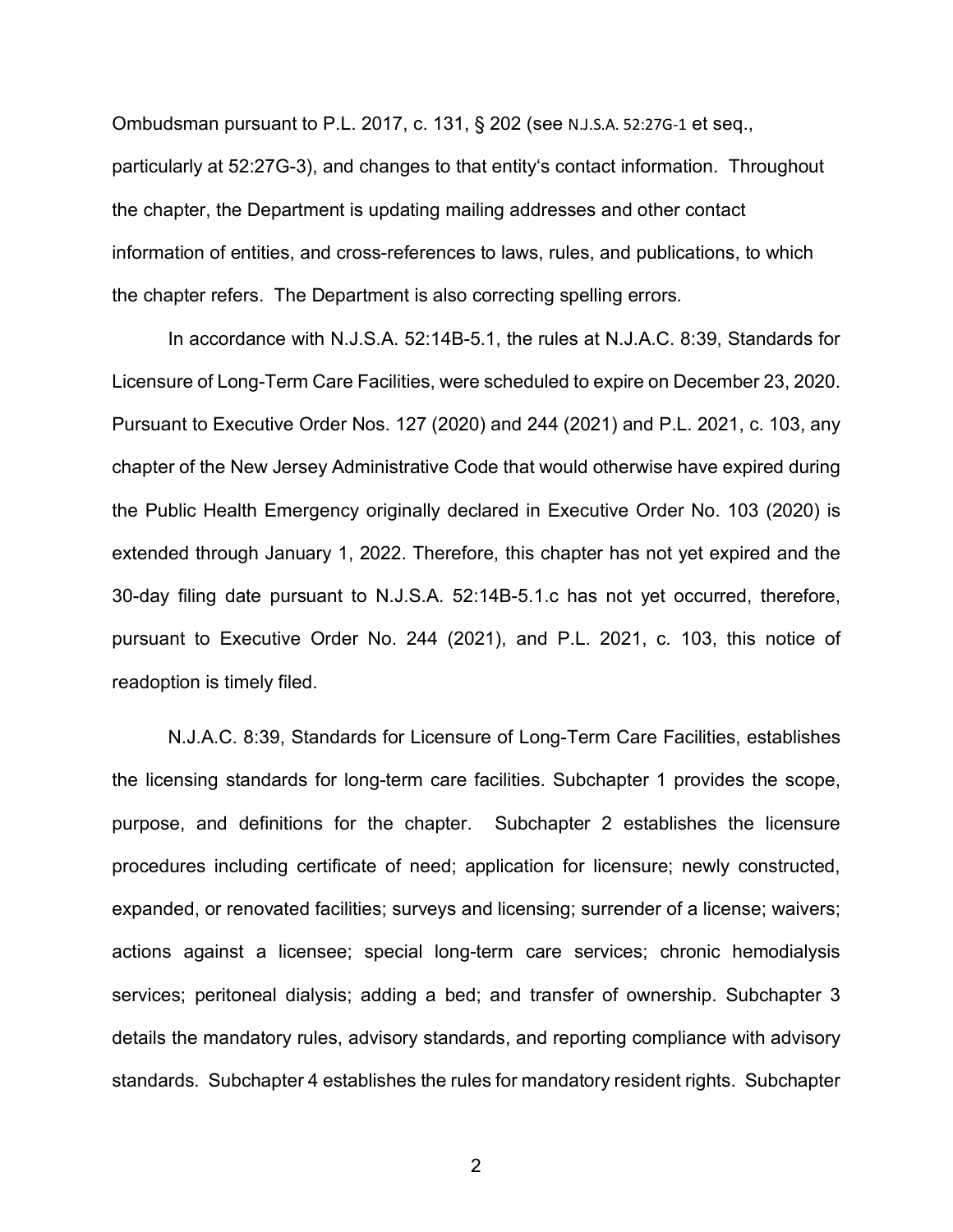5 establishes the rules for mandatory access to care including mandatory policies and procedures; admissions; transfers; and discharges. Subchapter 6 provides the rules for advisory access to care.

Subchapter 7 details the requirements regarding mandatory resident activities. Subchapter 8 details the advisory resident activities. Subchapter 9 details the rules regarding mandatory administration, including rules regarding ownership, administration, and policies and procedures. Subchapter 10 details the rules regarding advisory administration, including advisory policies and procedures, advisory qualifications for staff, and advisory staff education. Subchapter 11 details mandatory resident assessment and care plans. Subchapter 12 details advisory resident assessment and care plans. Subchapter 13 details the rules for mandatory communication. Subchapter 14 details the rules for advisory communication. Subchapter 15 details the rules for mandatory dental services and Subchapter 16 details the rules for advisory dental services.

Subchapter 17 details the rules for mandatory dietary services and Subchapter 18 details the rules for advisory dietary services. Subchapter 19 details the rules for mandatory infection control and sanitation and Subchapter 20 details the rules for advisory infection control and sanitation. Subchapter 21 details the rules for mandatory laundry services. Subchapter 22 is reserved. Subchapter 23 details the rules for mandatory medical services and Subchapter 24 details the rules for advisory medical services. Subchapter 25 details the rules for mandatory nurse staffing and Subchapter 26 details the rules for advisory nurse staffing. Subchapter 27 details the rules for mandatory quality of care and Subchapter 28 details the rules for advisory quality of care.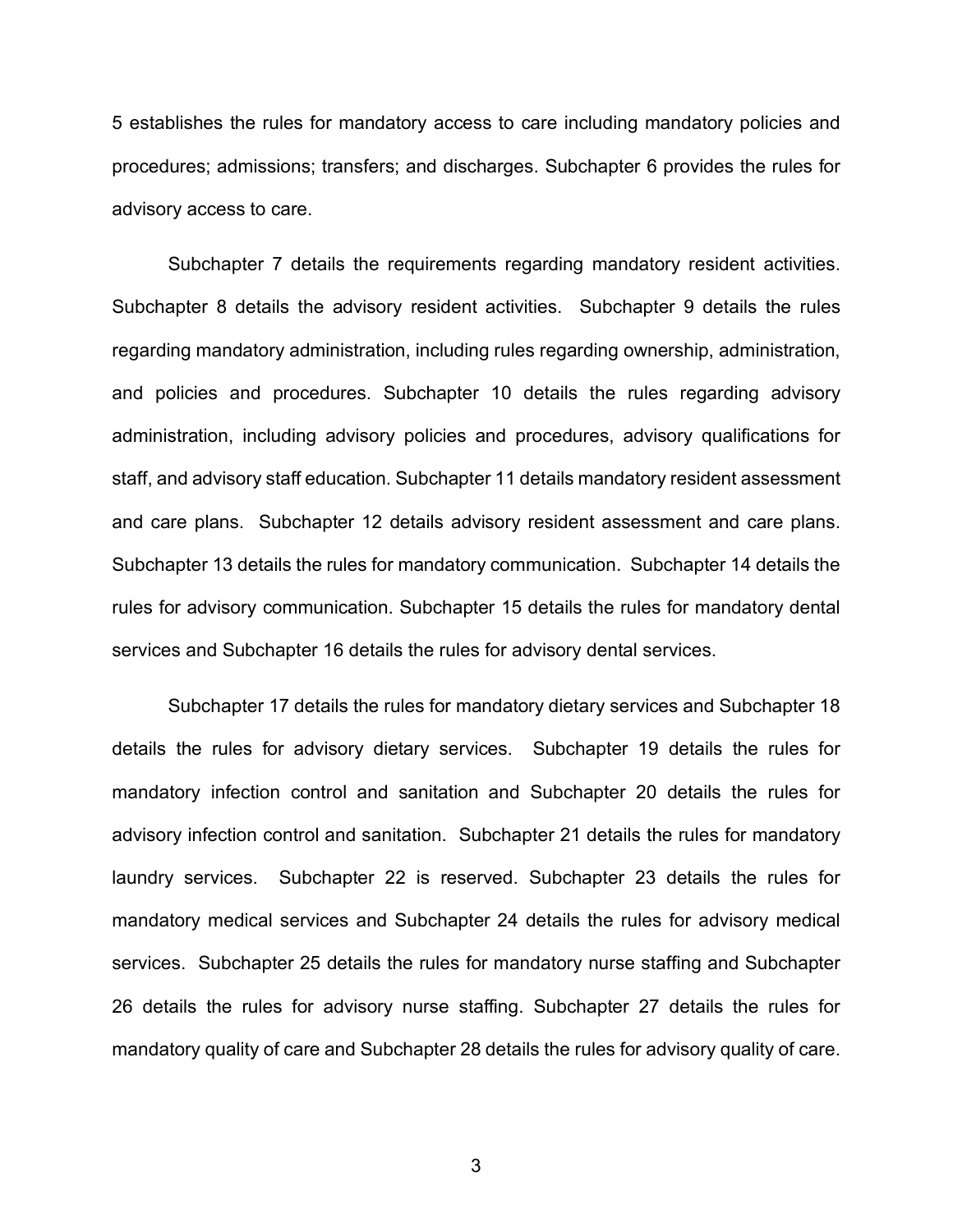Subchapter 29 details the rules for mandatory pharmacy services and Subchapter 30 details the rules for advisory pharmacy services. Subchapter 31 details the rules for mandatory physical environment requirements, including construction standards, general maintenance, quality assurance for housekeeping, pest control, fire and emergency preparedness, and safety requirements. Subchapter 32 details the rules for advisory physical environment, including general maintenance, fire and emergency preparedness, and safety. Subchapter 33 details the rules for mandatory quality assessment and/or quality improvement. Subchapter 34 details the rules for advisory quality assessment and/or quality improvement. Subchapter 35 details the rules for mandatory medical records. Subchapter 36 details the rules for advisory medical records.

Subchapter 37 details the rules for mandatory rehabilitation, including policies and procedures, staff qualifications, staffing amounts and availability, and mandatory supplies and equipment. Subchapter 38 details the rules for advisory rehabilitation, including advisory staff qualifications, space and environment, and supplies and equipment. Subchapter 39 details the rules for mandatory social work. Subchapter 40 details the rules for advisory social work. Subchapter 41 details the rules for mandatory staff posting and reporting standards. Subchapter 42 is reserved. Subchapter 43 concerns certification of nurse aides in long-term care facilities. Subchapter 44 details the rules for mandatory standards for respite care services. Subchapter 44A details the rules for advisory standards for respite care services. Subchapter 45 details the rules for Alzheimer's/Dementia programs. Subchapter 46 details the advisory standards for Alzheimer's/Dementia programs. Subchapter 47 details the rules for a Subacute care unit in an acute care general hospital.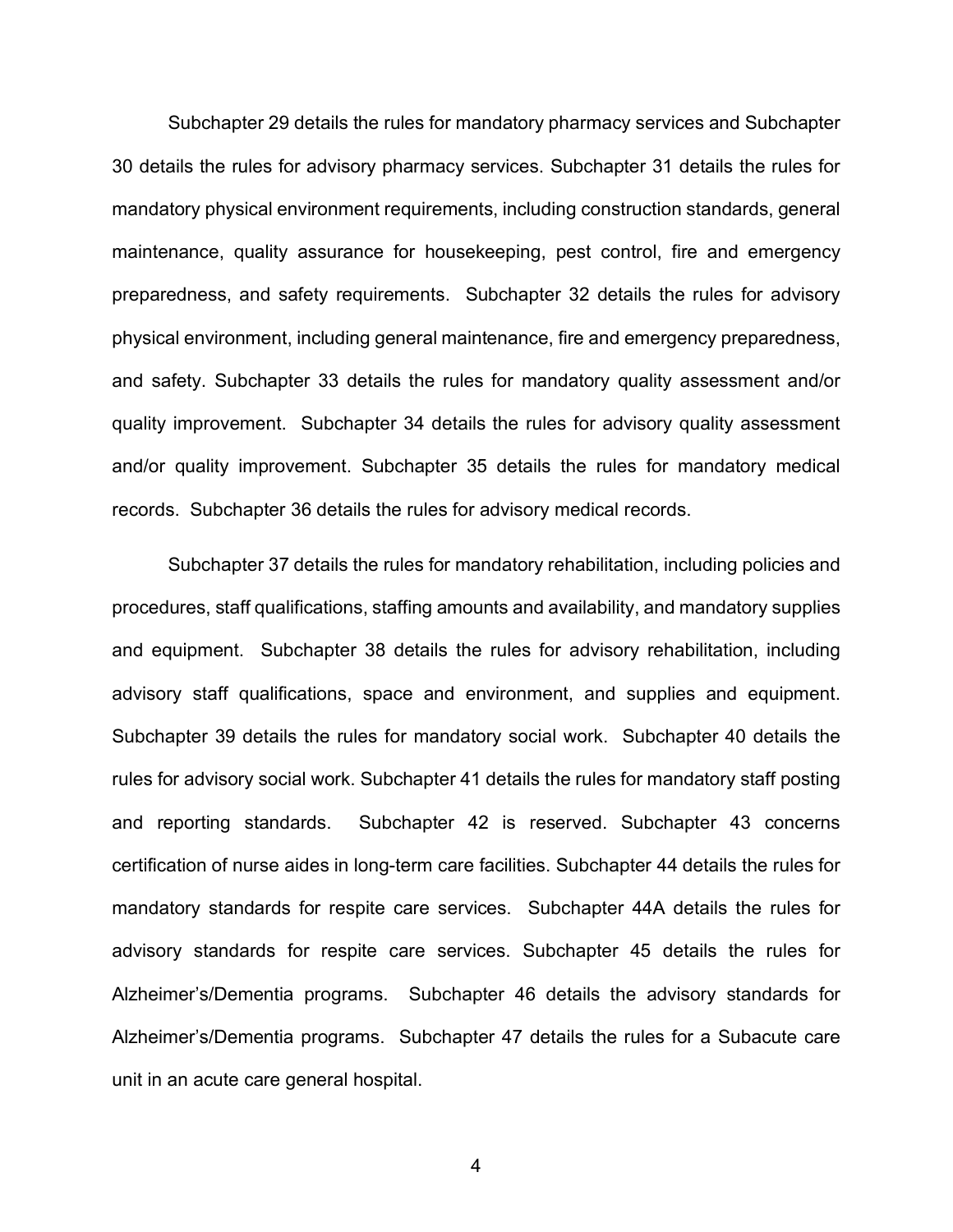The Commissioner has reviewed N.J.A.C. 8:39 and has determined that the existing chapter remains necessary, proper, reasonable, efficient, understandable, and responsive to the purposes for which the Department originally promulgated it, as amended and supplemented over time, and, with the technical changes, should be readopted.

Therefore, pursuant to N.J.S.A. 52:14B-5.1.c, N.J.A.C. 8:39 is readopted and shall continue in effect for seven years.

**Full text** of the technical changes follows (additions indicated in boldface **thus**; deletions indicated in brackets [thus]):

#### 8:39-1.2 Definitions

The following words and terms, when used in this chapter, have the following meanings, unless the context clearly indicates otherwise:

...

"Advanced practice nurse" means a person certified by the New Jersey Board of Nursing, in accordance with [Section 8 or 9 of P.L. 1991, c.377; amended by P.L. 1999, c.85, § 6] **N.J.S.A. 45:11-45 et seq., and N.J.A.C. 13:37-7**.

...

"Bed" or "licensed bed" means one of the total number of beds for which each licensed long-term care facility is approved for resident care by the Commissioner of the New Jersey [State] Department of Health [and Senior Services].

…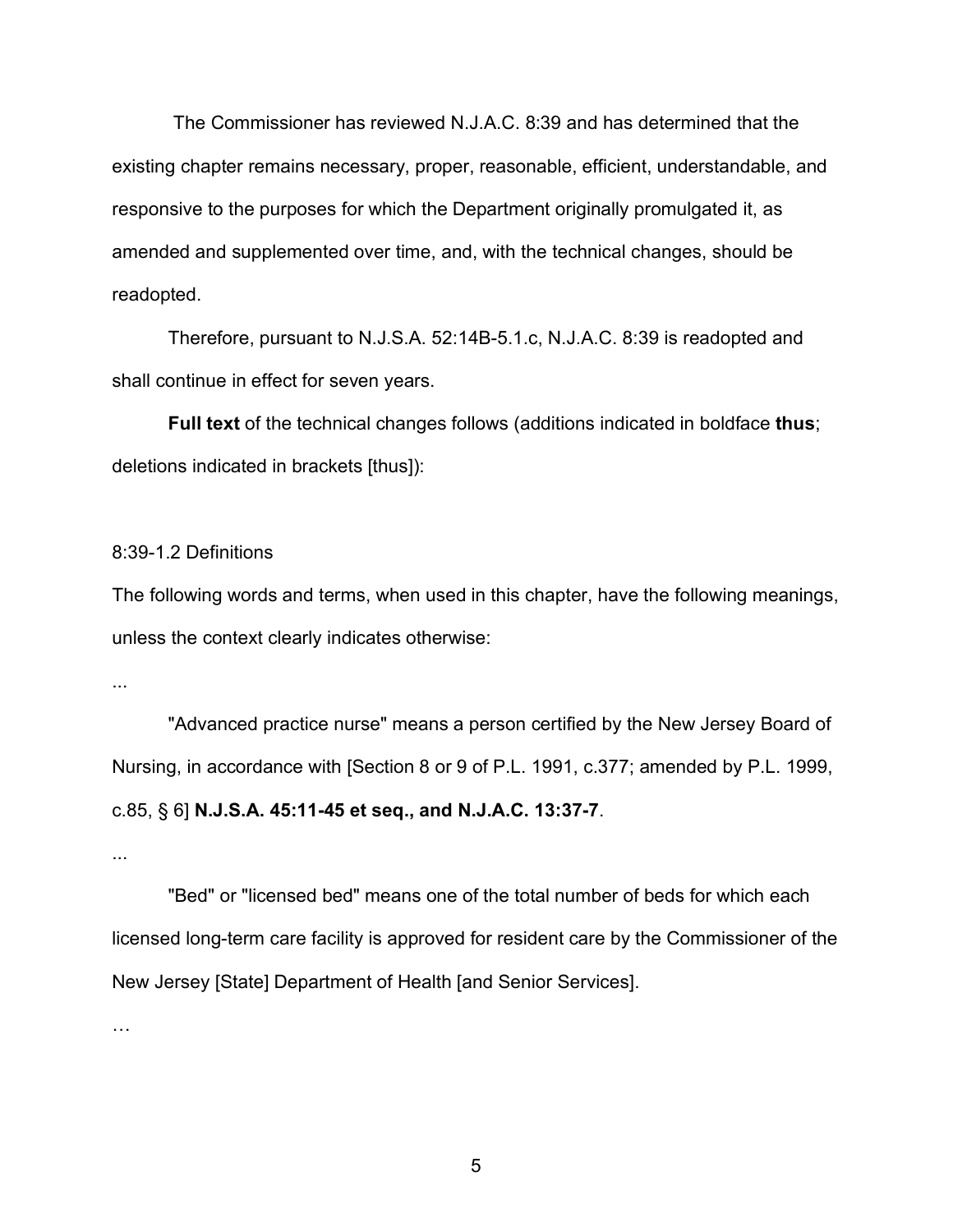"Commissioner" means the Commissioner of the New Jersey Department of Health [and Senior Services], or his or her designee.

...

"Department" means the New Jersey Department of Health [and Senior Services].

...

**"Division of Certificate of Need and Licensing" means the division within the New Jersey Department of Health for which the contact information is: PO Box 358 Trenton, New Jersey 08625-0358; Overnight mail: 120 South Stockton Street, 3rd Floor, Trenton, New Jersey 08608; Phone: (609) 292-6552.**

...

"Facility" means a facility or distinct part of a facility licensed by the New Jersey [State] Department of Health [and Senior Services] as a long-term care facility.

...

**"State Long-Term Care Ombudsman" means the Office of the State Long-Term Care Ombudsman established pursuant to N.J.S.A. 52:27G-1 et seq., for which the contact information is State Long-Term Care Ombudsman, PO Box 852, Trenton, NJ 08625-0852; Phone: 1-877-582-6995.**

...

8:39-2.1 Certificate of need (a) (No change.)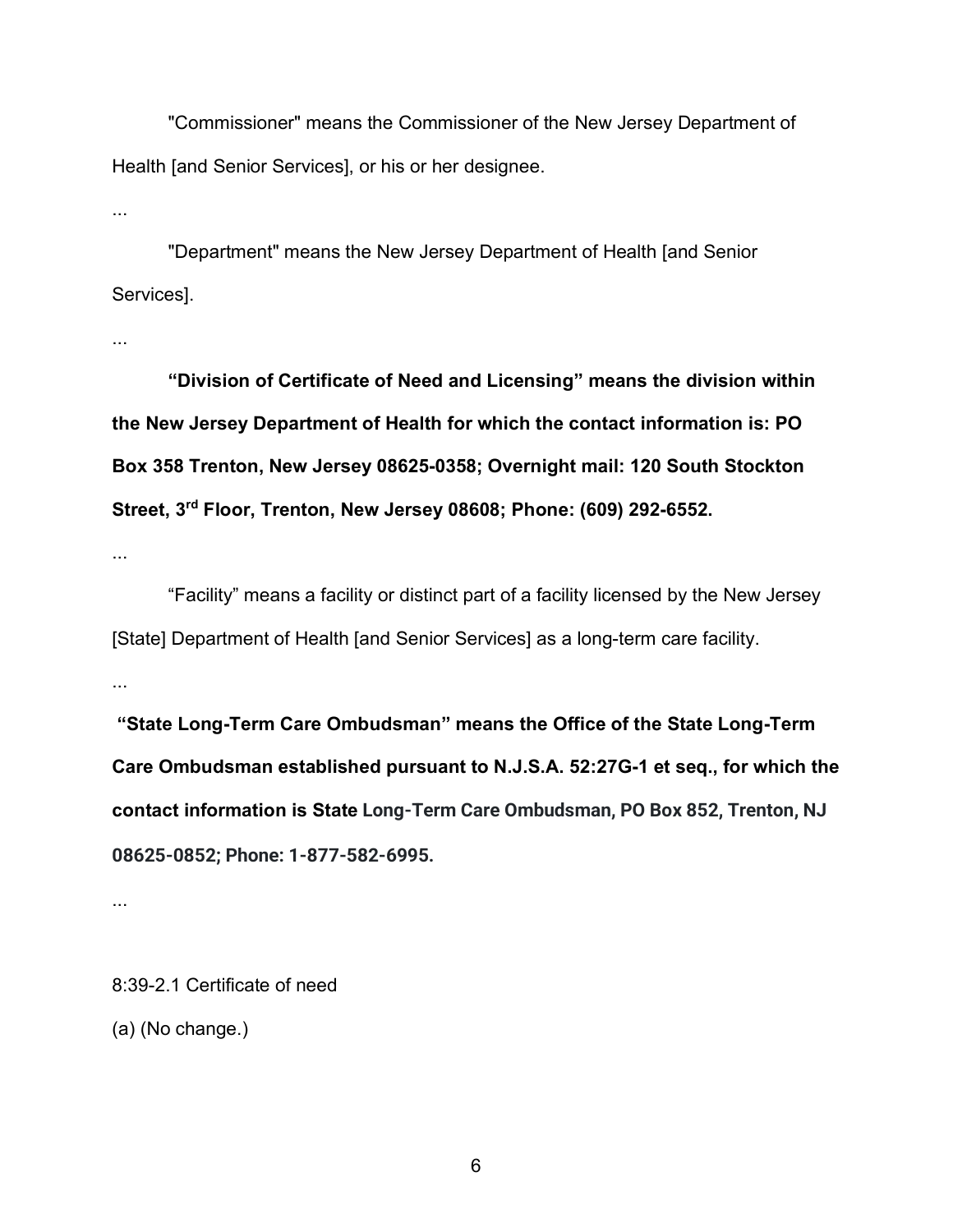(b) Application forms for a certificate of need**, CN-19,** and instructions for completion [may be obtained from:

Office of Certificate of Need and Healthcare Facility Licensure

Division of Healthcare Facilities Evaluation and]Licensing

New Jersey State Department of Health and Senior Services

PO Box 358

Trenton, NJ 08625-0358.] **are available:**

# **1. At N.J.A.C. 8:33, Appendix B;**

**2. The Division of Certificate of Need and Licensing; and**

**3. On the Department's website at** <https://www.nj.gov/health/forms/cn-19.pdf>**.** (c) (No change.)

# 8:39-2.2 Application for licensure

(2) Following acquisition of a certificate of need, or a determination that a certificate of need is not required, any person, organization, or corporation desiring to operate a facility shall make application to the Commissioner for a license on **the form provided at Chapter 39** Appendix [E] **D**, **LCS-9,** incorporated herein by reference**,** which includes information regarding facility ownership, corporate officers and stockholders, and approval forms from local building, fire, health**,** and zoning departments. A license application may be obtained from:

[Office] **Division** of Certificate of Need [and Healthcare Facility Licensure

Division of Healthcare Facilities Evaluation] and Licensing**.**

[New Jersey State Department of Heald Senior Services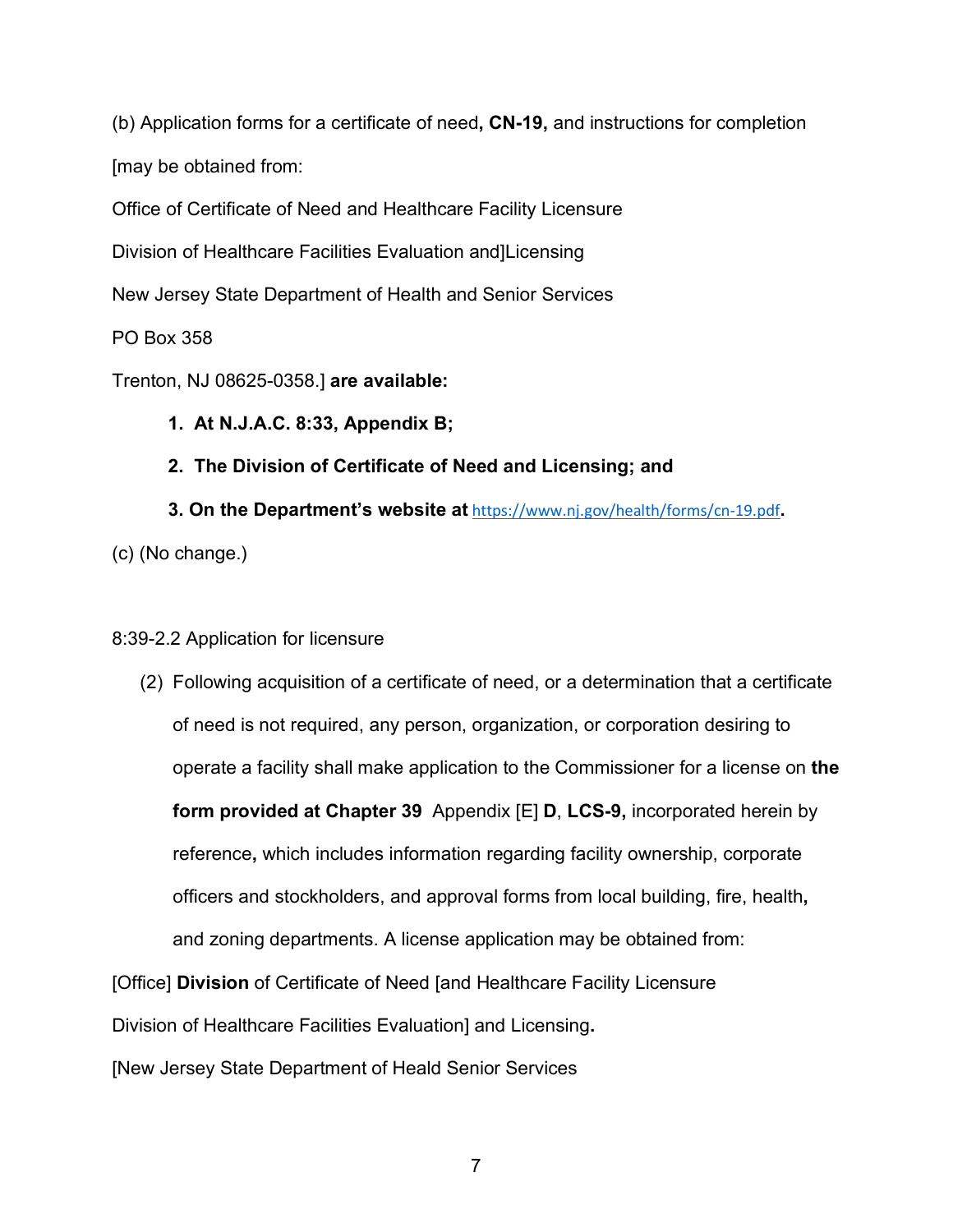PO Box 358

Trenton, NJ 08625-0358]

# **1. The LCS-9 is also available on the Department's website at**

**[https://www.nj.gov/health/forms/lcs-9.pdf.](https://www.nj.gov/health/forms/lcs-9.pdf)**

(b) (No change.)

(c) Any person, organization, or corporation considering **submitting an** application for **a** license to operate a facility shall make an appointment for a preliminary conference at the Department with the [Long-Term Care] **Division of Certificate of Need and** Licensing [and Certification Program].

 $(d) - \epsilon$  (No change.)

## 8:39-2.4 Surveys and license

(a) A license shall be issued to the operator of a facility when all of the following conditions are met:

1. (No change.)

2. An office conference for review of the conditions for licensure and operation has taken place between the [Long-Term Care] **Division of Certificate of Need and** Licensing [and Certification Program] and representatives of the facility**;**

3. The applicant has submitted the following documents to the [Long-Term Care] **Division of Certificate of Need and** Licensing [and Certification Program]: a copy of the certificate of occupancy, and written approvals from the Health Care Plan Review Unit of the New Jersey Department of Community Affairs and the local health authority;

4. – 5. (No change.)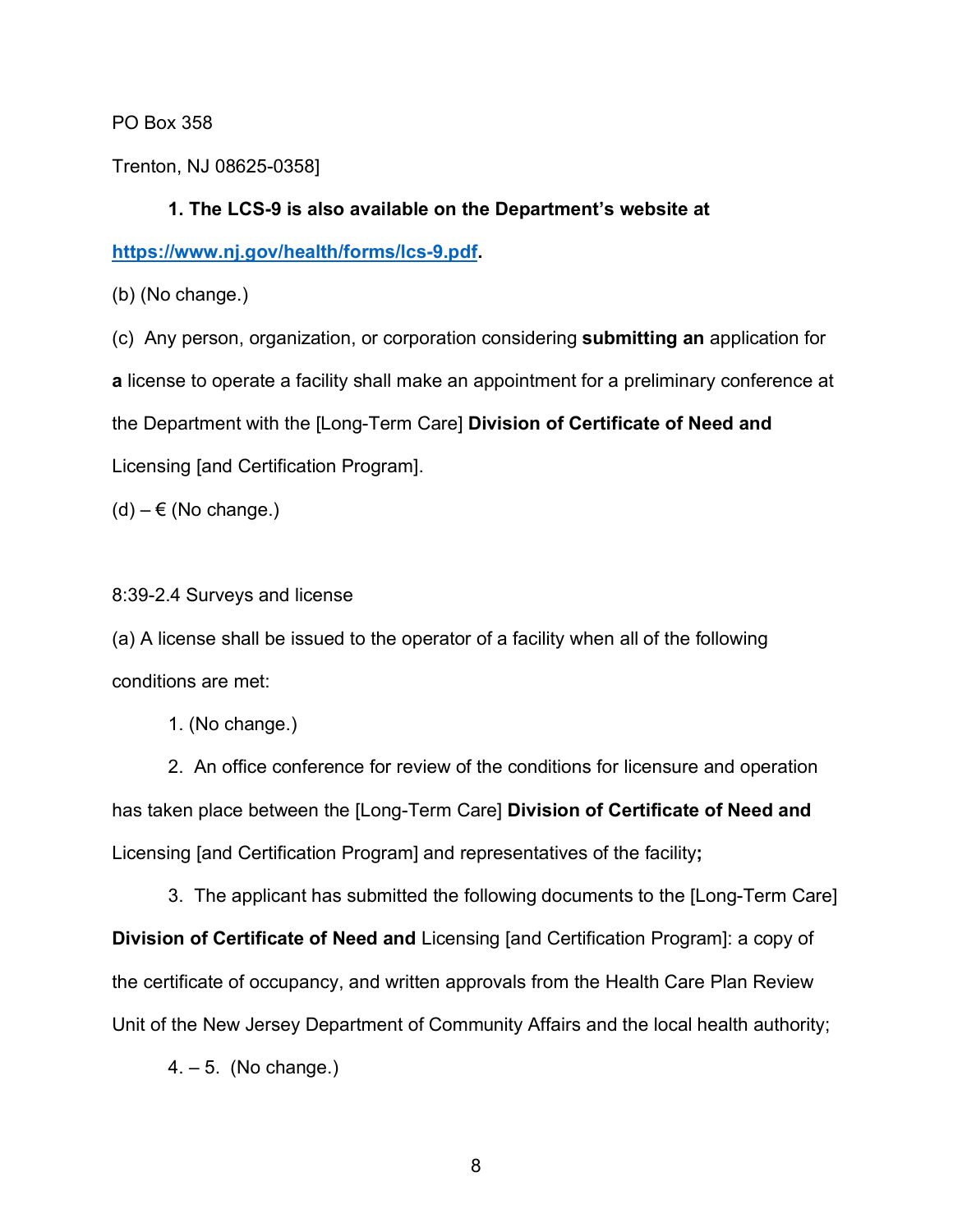(b) No facility shall begin to operate without prior approval from the [Long-Term Care Licensing and Certification Program] **Division of Certificate of Need and Licensing** of the Department.

 $(c) - (h)$  (No change.)

### 8:39-2.5 Surrender of license

The facility shall directly notify the [Department] **Division of Certificate of Need and Licensing, in writing**, each resident, the resident's physician or advanced practice nurse, and any guarantors of payment concerned at least 30 days prior to the voluntary surrender of a license, or as directed under an order of revocation, refusal to renew, or suspension of licensure. In such cases, the license shall be returned to the [Long-Term Care] **Division of Certificate of Need and** Licensing [and Certification Program of the Department] within seven calendar days from voluntary surrender, order of revocation, expiration, or suspension of license, whichever is applicable.

#### 8:39-2.6 Waiver

#### (a) (No change.)

(b) A facility seeking a waiver of the standards in this chapter shall apply, in writing, to the Director of the [Long-Term Care] **Division of Certificate of Need and** Licensing [and Certification Program] of the Department.

 $(c) - I$  (No change.)

#### 8:39-2.9 Chronic hemodialysis services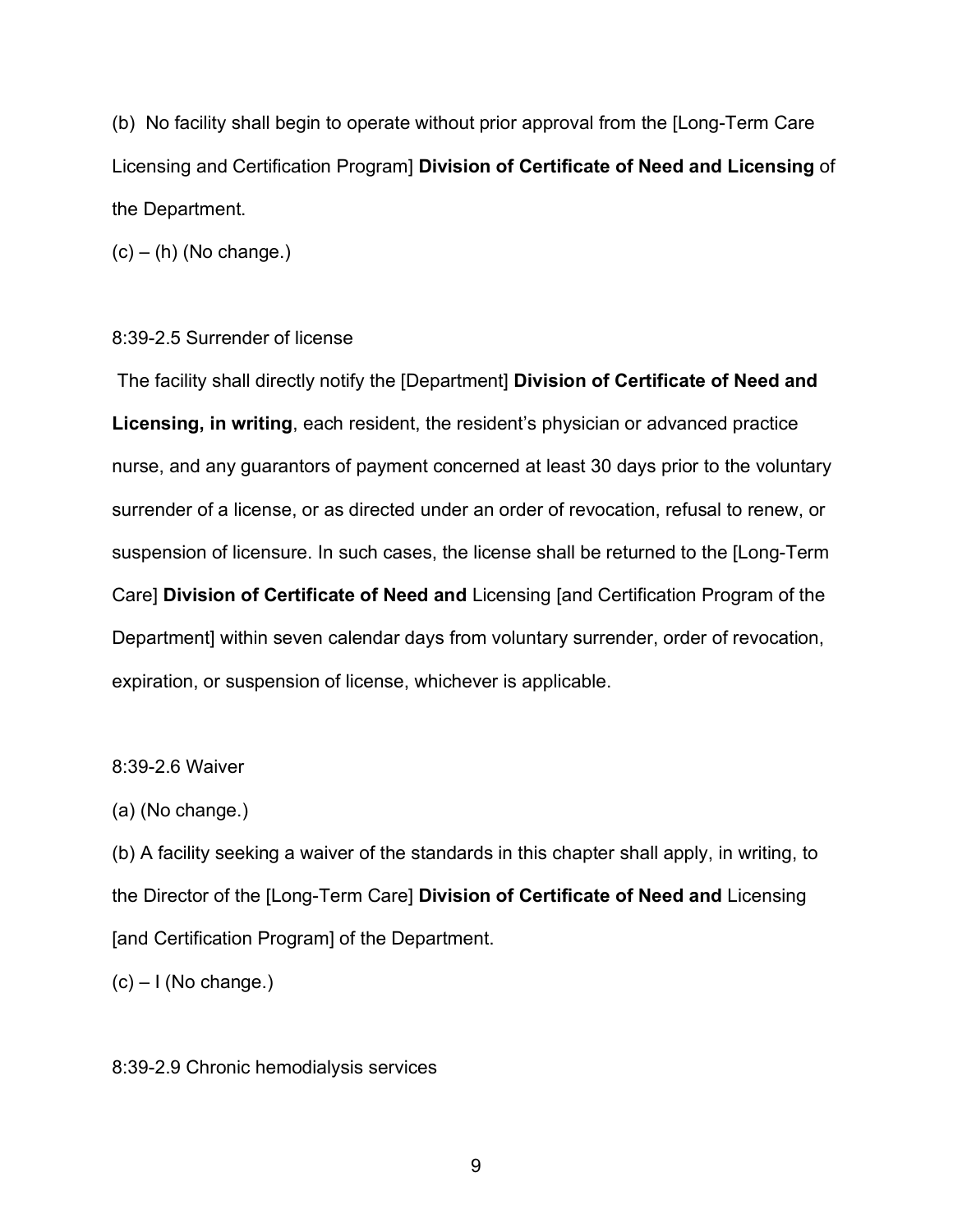(a) If a facility provides hemodialysis services to its own long-term care residents only, the following conditions shall be met:

1. The facility shall be authorized to provide the service by the [Long-Term Care] **Division of Certificate of Need and** Licensing [and Certification Program of the Department] subsequent to the submission and review of the information contained in this subchapter. The application shall describe how the standards [in] **at** (a)2 [through]**, 3, and** 4 below will be met. The facility shall comply with ambulatory care requirements for a chronic dialysis provider, in accordance with N.J.A.C. 8:43A-24, and the application shall describe how such compliance will be achieved. Waivers from the nine station minimum requirement at N.J.A.C. 8:43A-24.2 shall be considered on an individual basis;

 $2. - 4.$  (No change.)

 $(-)$  - (c) (No change.)

(d) Any long-term care facility which proposes to offer hemodialysis services through a separately licensed dialysis provider shall also comply with the following requirements:

1. The facility shall request written authorization from the [Long-Term Care] **Division of Certificate of Need and** Licensing [and Certification Program] to contract with a licensed outside provider prior to implementing the service. A copy of the contract between the dialysis provider and the long-term care facility shall be included with the licensing application. The contract shall clearly state the roles and responsibilities of both the dialysis provider and the long-term care facility. Any change in dialysis provider shall require prior authorization and submission of a separate licensure application by the new dialysis provider; and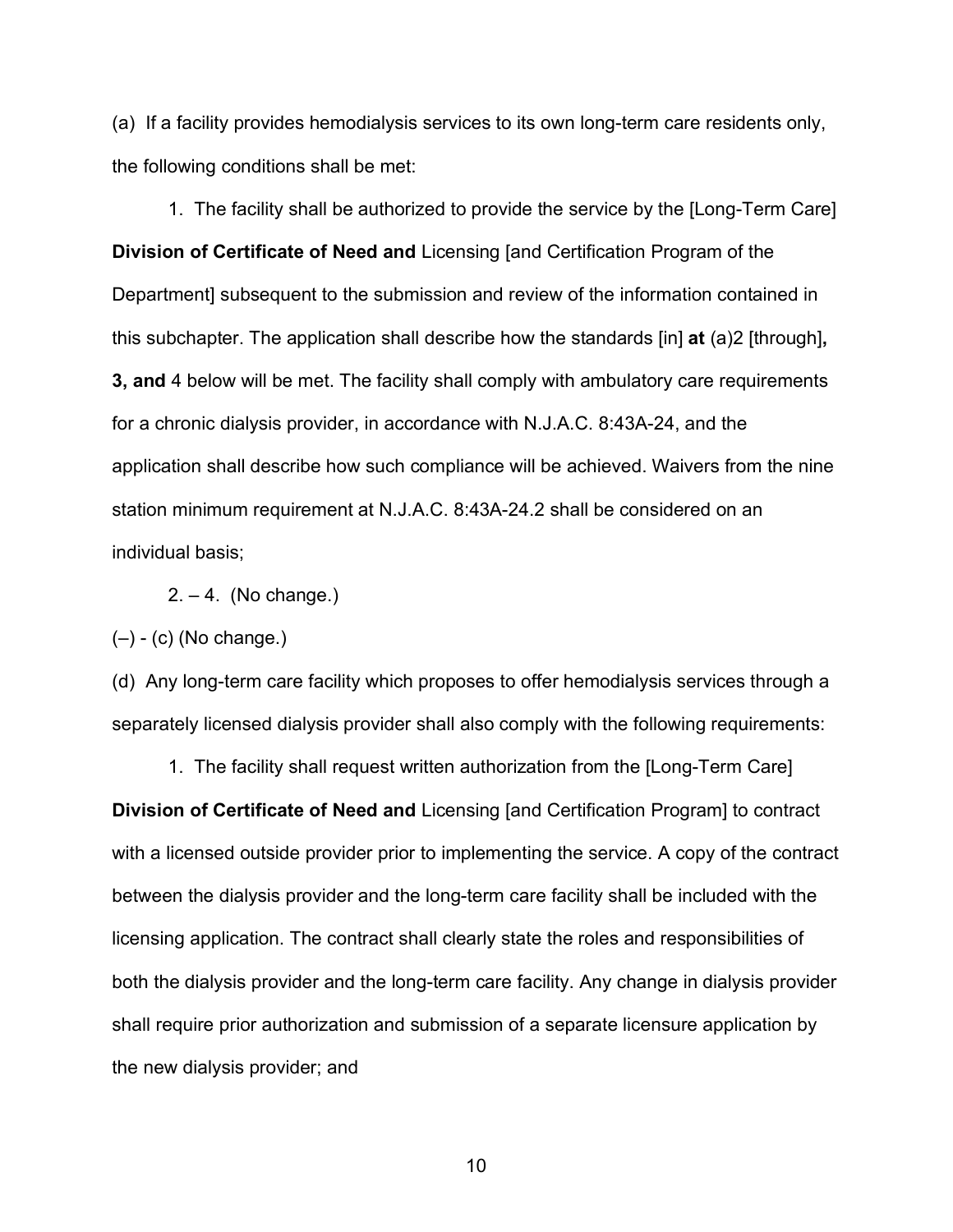2. (No change.)

8:39-2.10 Peritoneal dialysis

(a) (No change.)

(b) Separately licensed dialysis providers may offer peritoneal dialysis services in a [long-term care] facility under the following circumstances:

 $1 - 2$ . (No change.)

3. A copy of the contract agreement for service provision between the dialysis provider and the [long-term care] facility shall be reviewed and approved by the [Long-Term Care] **Division of Certificate of Need and** Licensing [and Certification Program] of the Department prior to the authorization of the [long-term care] facility to provide the service through a separately licensed agency. The agreement shall clearly state the roles and responsibilities of both parties; and

4. (No change.)

#### 8:39-2.11 Add-a-bed

(a) (No change.)

(b) The Department shall charge a nonrefundable fee of \$1,500 plus \$15.00 per additional bed for the filing of an application to add beds to increase a facil'ty's total licensed capacity. Applicants [shall contact the Office of Certificate of Need and Healthcare Facility Licensure at (609) 633-9042 to] **may** obtain Add-a-bed application forms**, LCS-5, from the Division of Certificate of Need and Licensing or on the Department's website at https://www.nj.gov/health/forms/**. The completed forms,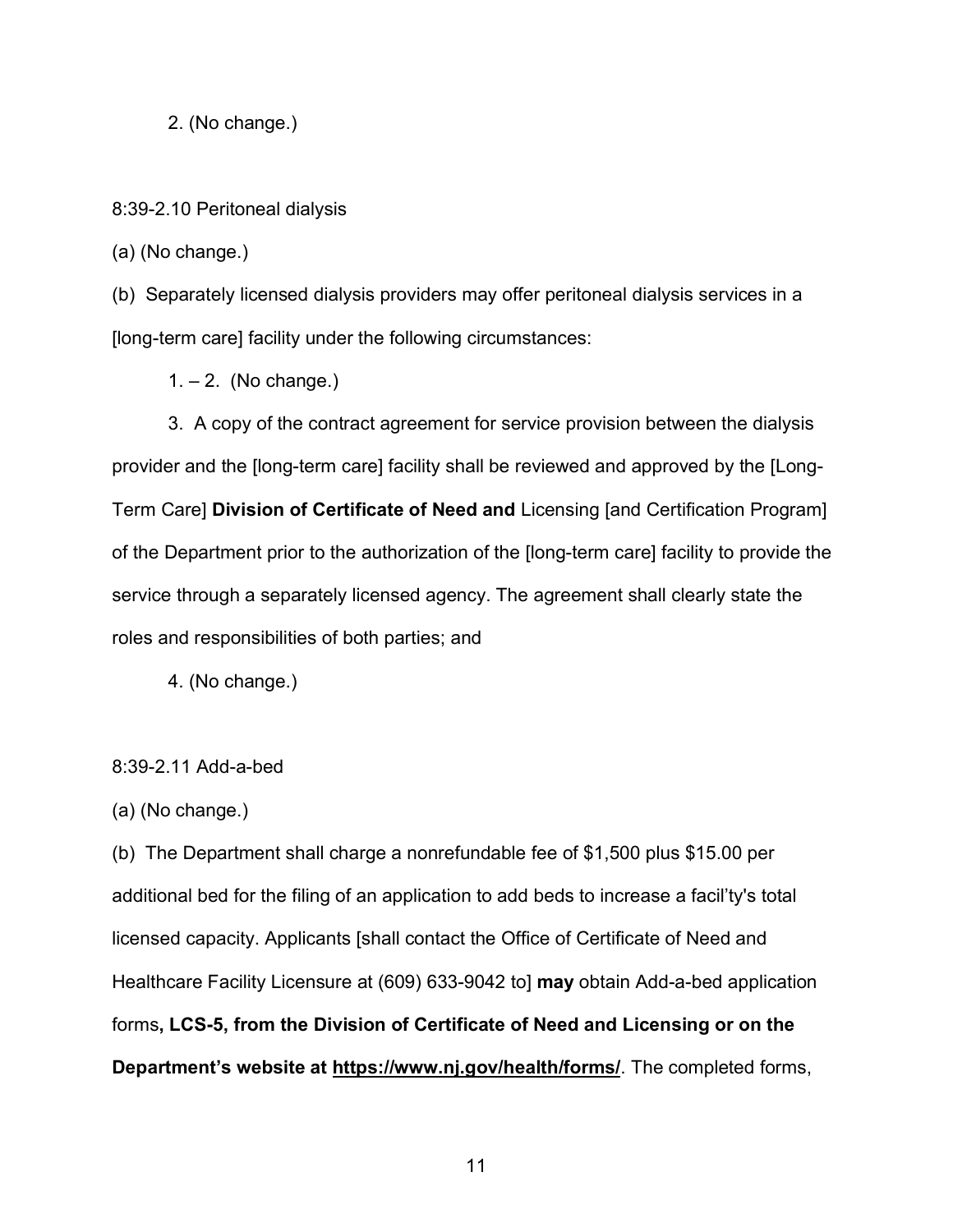along with**,** scaled floor plans and the appropriate fee, must be forwarded to the

[Department at the following address:] **Division of Certificate of Need and Licensing.**

[Office of Certificate of Need and Healthcare Facility Licensure

Division of Healthcare Facilities Evaluation and Licensing

New Jersey Department of Health and Senior Services

PO Box 358

Trenton, New Jersey 08625-0358]

(c) (No change.)

8:39-2.12 Transfer of ownership

(a) In accordance with N.J.A.C. 8:33-[3.3(a)4]**3.3(b)**, the transfer of ownership of a [long-term care] facility shall not require a certificate of need except when the proposed owner does not satisfy the Departm'nt's track record review.

(b) Prior to transferring ownership of a facility, the prospective new owner shall submit an application to the [Long Term Care] **Division of Certificate of Need and** Licensing [and Certification Program]. The application shall include the following items:

 $1. - 5.$  (No change.)

 $(-)$  - (d) (No change.)

(e) When a transfer of ownership application has been reviewed and deemed acceptable, an approval letter from the [Long-Term Care] **Division of Certificate of Need and** Licensing [and Certification Program] shall be sent to the applicant along with licensure application forms.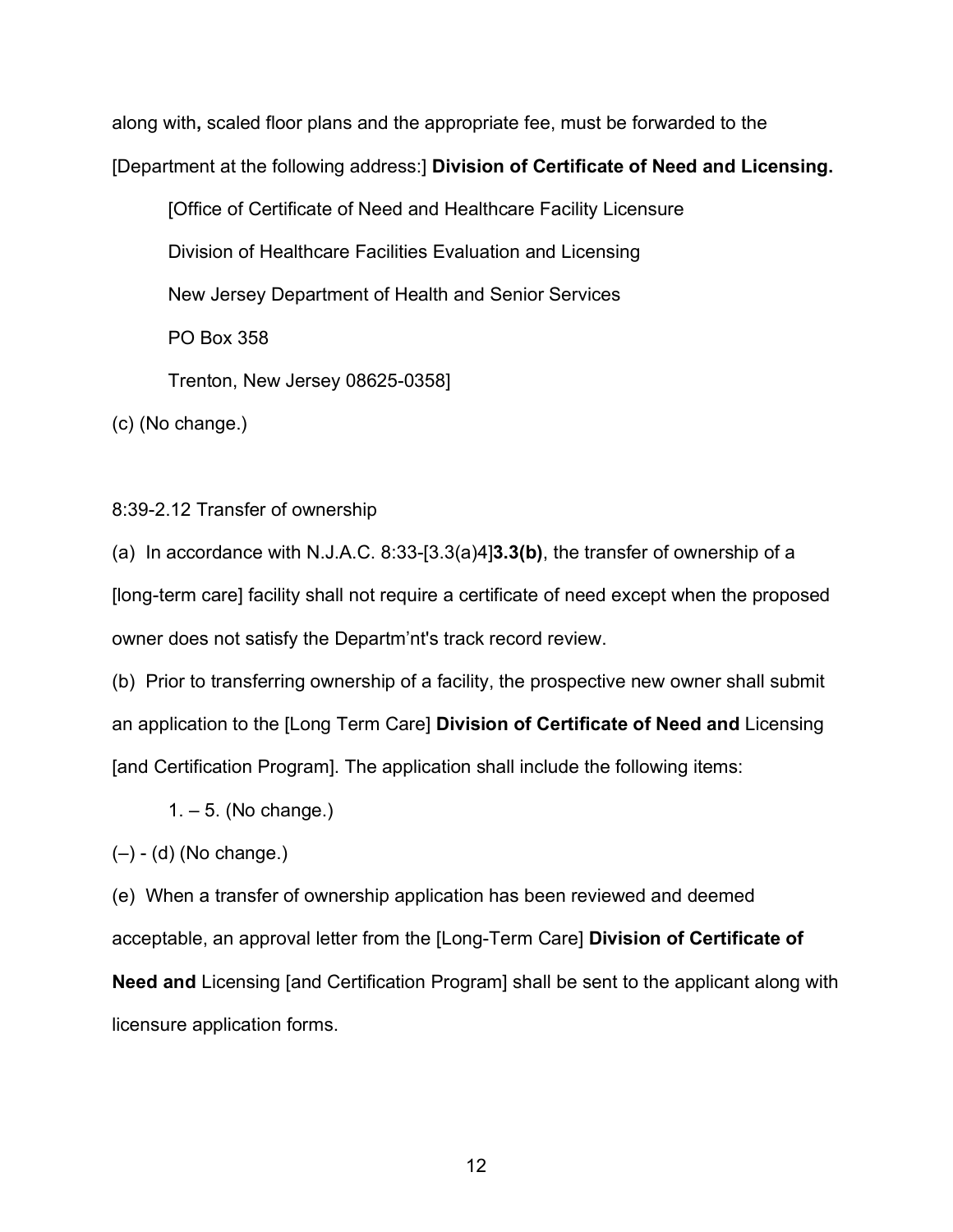(f) Within five days after the transaction has been completed, the applicant shall submit the following documents to the [Long-Term Care] **Division of Certificate of Need and** Licensing [and Certification Program]:

1.-3. (No change.)

(g) For Medicaid certification, the new owner shall contact the [Long-Term Care Licensing and Certification Program] **State's Medicaid contractor** at [(609) 633-9042]

**1-800-776-6334, and online at** https://www.njmmis.c**om/**.

(h) For Medicare certification, the new owner shall contact the [Assistant Director] **Department's Program Manager** of Long-Term Care [Assessment and] Survey at (609) 633-[8981]**8977**.

## 8:39-4.1 Resident rights

(a) Each resident shall be entitled to the following rights:

–. - 31. (No change.)

32. To receive written notice at least 30 days in advance when the nursing home requests the resid'nt's transfer or discharge, except in an emergency. Written notice shall include the name, address, and telephone number of the [New Jersey Office of the] **State Long-Term Care** Ombudsman [for the Institutionalized Elderly], and shall also be provided to the resid'nt's next of kin or guardian 30 days in advance;

3–. - 34. (No change.)

35. To voice complaints without being threatened or punished. Each resident is entitled to complain and present his or her grievances to the nursing home administrator and staff, to government agencies, and to anyone else without fear of interference,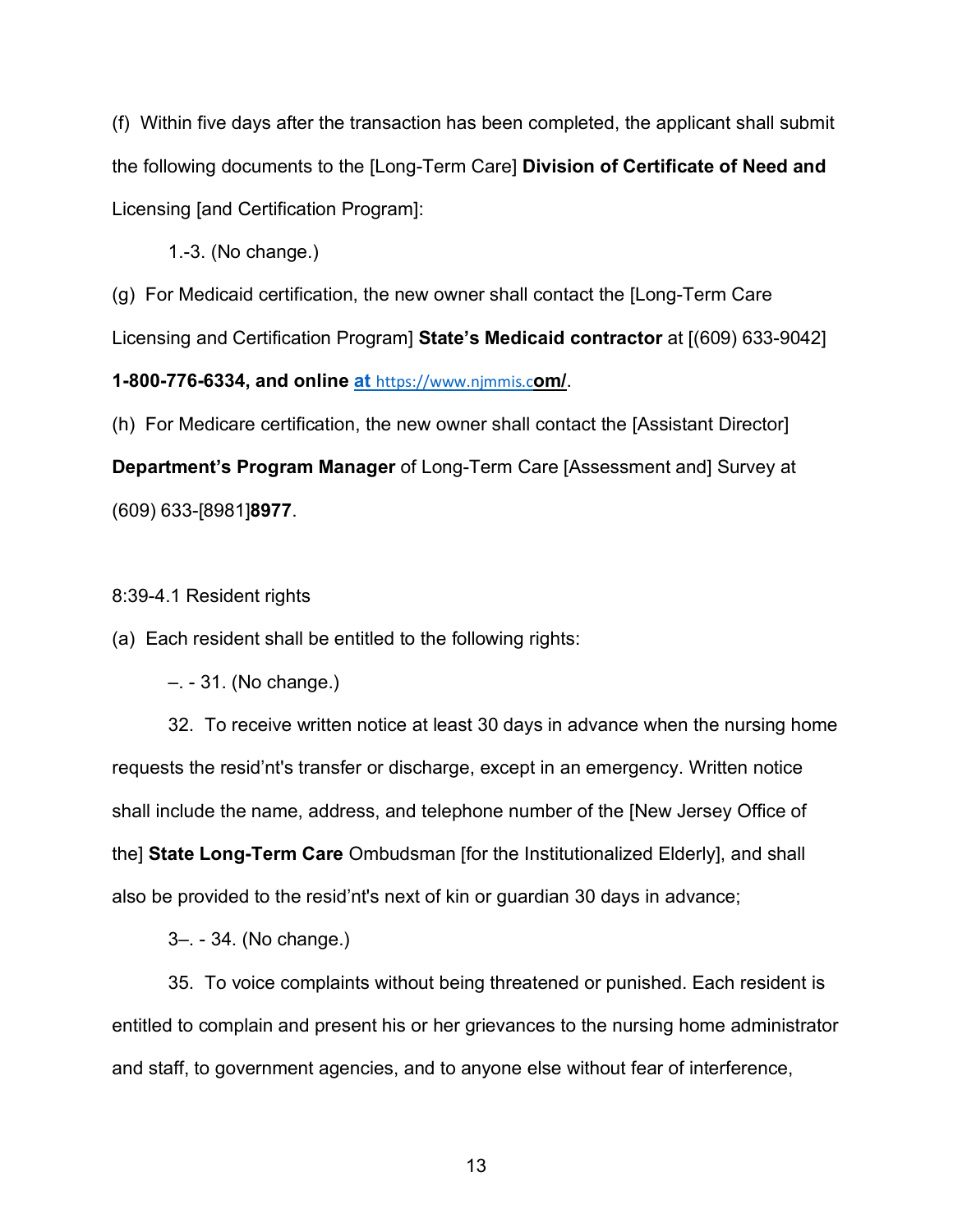discharge, or reprisal. The nursing home shall provide each resident and his or her next of kin or guardian with the names, addresses, and telephone numbers of the government agencies to which a resident can complain and ask questions, including the Department and the [Office of the]**State Long-Term Care** Ombudsman [for the Institutionalized Elderly]. These names, addresses, and telephone numbers shall also be posted in a conspicuous place near every public telephone and on all public bulletin boards in the nursing home.

(b) (No change.)

8:39-5.2 Admissions

(a) (No change.)

1. (No change.)

2. Any Medicaid participating facility whose Medicaid occupancy level is less than the Statewide occupancy level shall not deny admission to a Medicaid eligible individual who has been authorized for nursing facility services by the [Long-Term Care Field Office] **New Jersey Department of Human Services, Division of Aging Services,** when a bed becomes available in [accord] **accordance** with the waiting list.

 $i. - iv.$  (No change.)

 $(b) - (c)$  (No change.)

8:39-7.1 Mandatory administrative organization for resident activities (a) (No change.)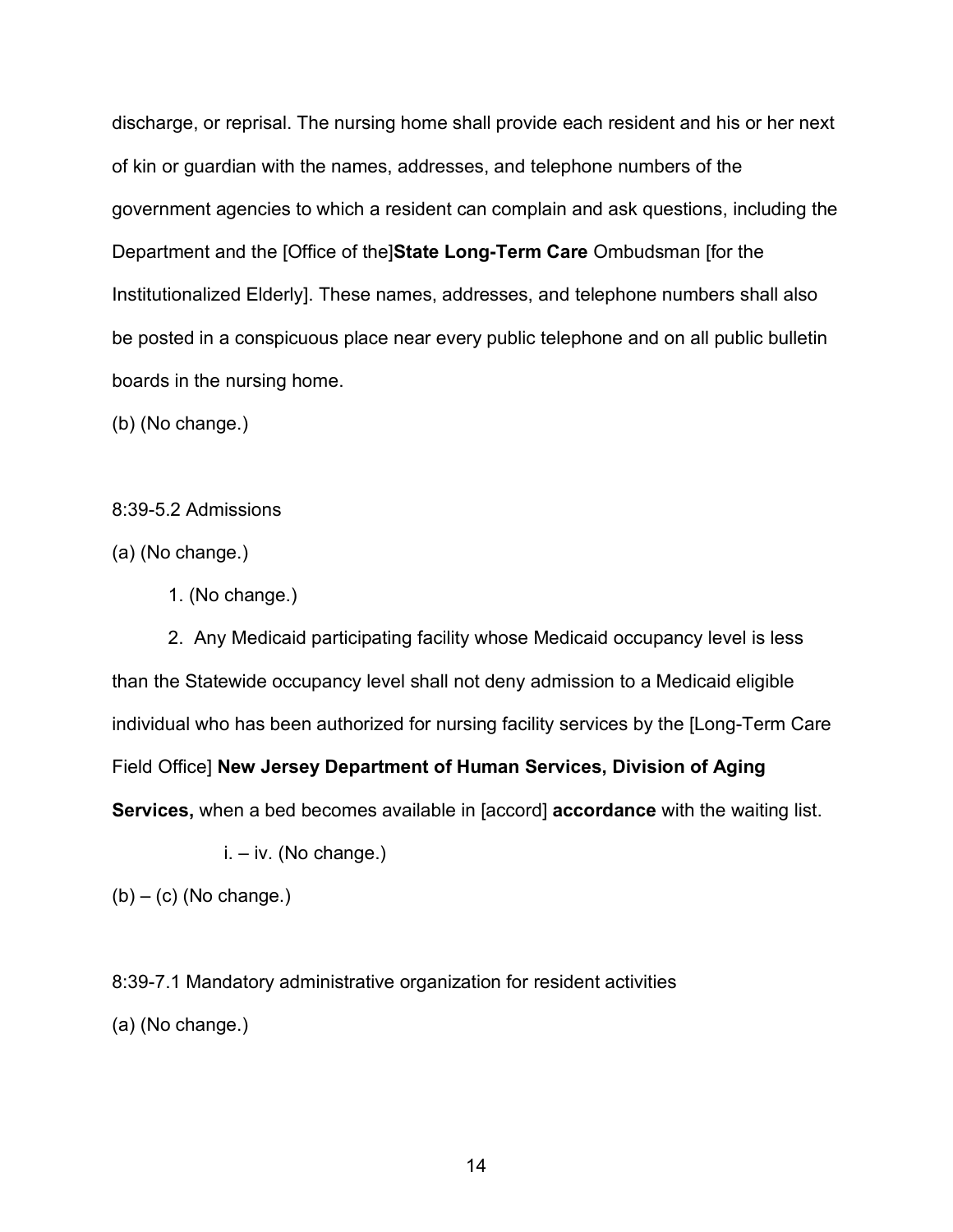(b) The director of resident activities shall hold at least one of the following four qualifications:

 $- - 3$ . (No change.)

4. Holds current certification from the National Certification Council for Activity Professionals (National Certification Council for Activity Professionals, [P.O. Box 62589, Virginia Beach, Virginia 23466-2589] **3015 Upton Drive, Suite 103, Kensington, Maryland 20895)** or the National Council for Therapeutic Recreation Certification **(**National Council for Therapeutic Recreation, Inc., [P.O. Box 479, Thiells, NY 10984- 0479] **16 Squadron Blvd., Suite 101, New City, NY 10956**).

(c) (No change.)

## 8:39-9.4 Mandatory notification

 $(-) - 1$  (No change.)

(f) The facility shall notify the State [Office of the] **Long-Term Care** Ombudsman [for the Institutionalized Elderly] at (800) 792-8820[)] immediately of any suspected or reported resident abuse, neglect, or exploitation of residents aged 60 or older, pursuant to P.L. 1983 c. 43[,] **(**N.J.S.A. 52:27G-7.1**)**, and shall notify the Department immediately at [the telephone numbers indicated I(e) above] **1-800 792-9770** with respect to residents under the age of 60.

(g) (No change.)

8:39-11.2 Mandatory policies and procedures for resident assessment and care plan–– (a) - (d) (No chaI)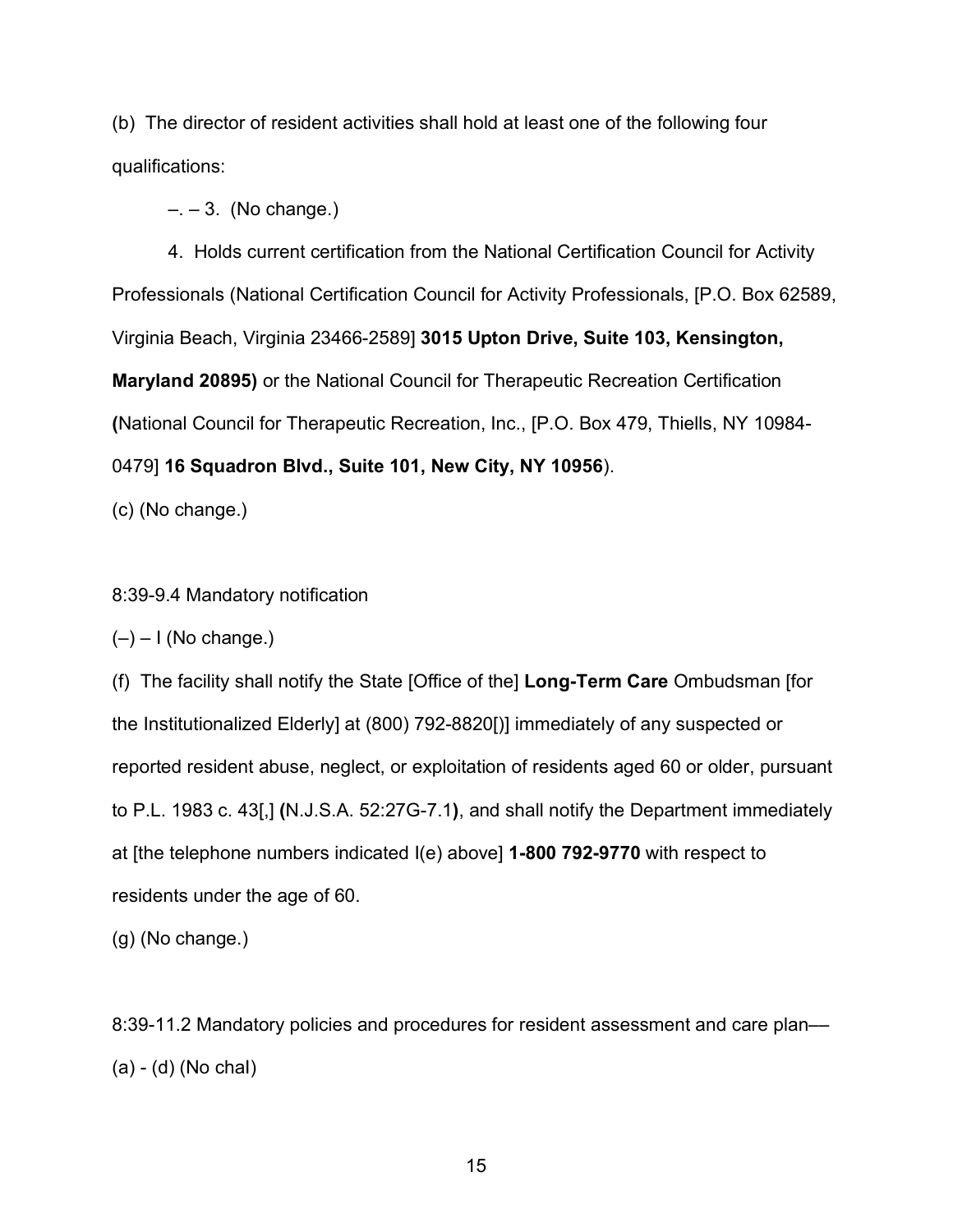(e) A comprehensive assessment shall be completed for each resident within 14 days of admission, utilizing the Standardized Resident Assessment Instrument (Minimum Data Set [2.0] **3.0**, or version current as of time of assessment, incorporated herein by reference).

1.-2. (No change.)

3. Each facility shall have the equipment and software necessary to enter, store, and transmit each'r'sident's Standardized Resident Assessment Instrument (MDS [2.0] **3.0** or most current version) electronically to the Department and shall transmit such data to the Department. The facility shall use software which meets technical specifications for the MDS [2.0] **3.0** (or the version current at the time of assessment) as required by the [U.S. Health Care Financing Administration]**United States Centers for Medicare and Medicaid Services** at 42 CFR **§** 483.20(b), [and published in the Federal Register at 63 FR 2896] **as amended and supplemented**.

i. Additional information is available from the [MDS Automation Program, 609-984-8204 and at<http://www.hcfa.gov/medicaid/mds20/mds20.pdf> ]

**Centers for Medicare and Medicaid Services,**

https://www.cms.gov/Medicare/Quality-Initiatives-Patient-Assessment-

Instruments/NursingHomeQualityInits/MDS30RAIMa**nual.h–m**–.

 $(f)$  -  $(j)$  (No change.)

8:39-25.1 Mandatory policies and procedures for nurse staffing

(a) (No change.)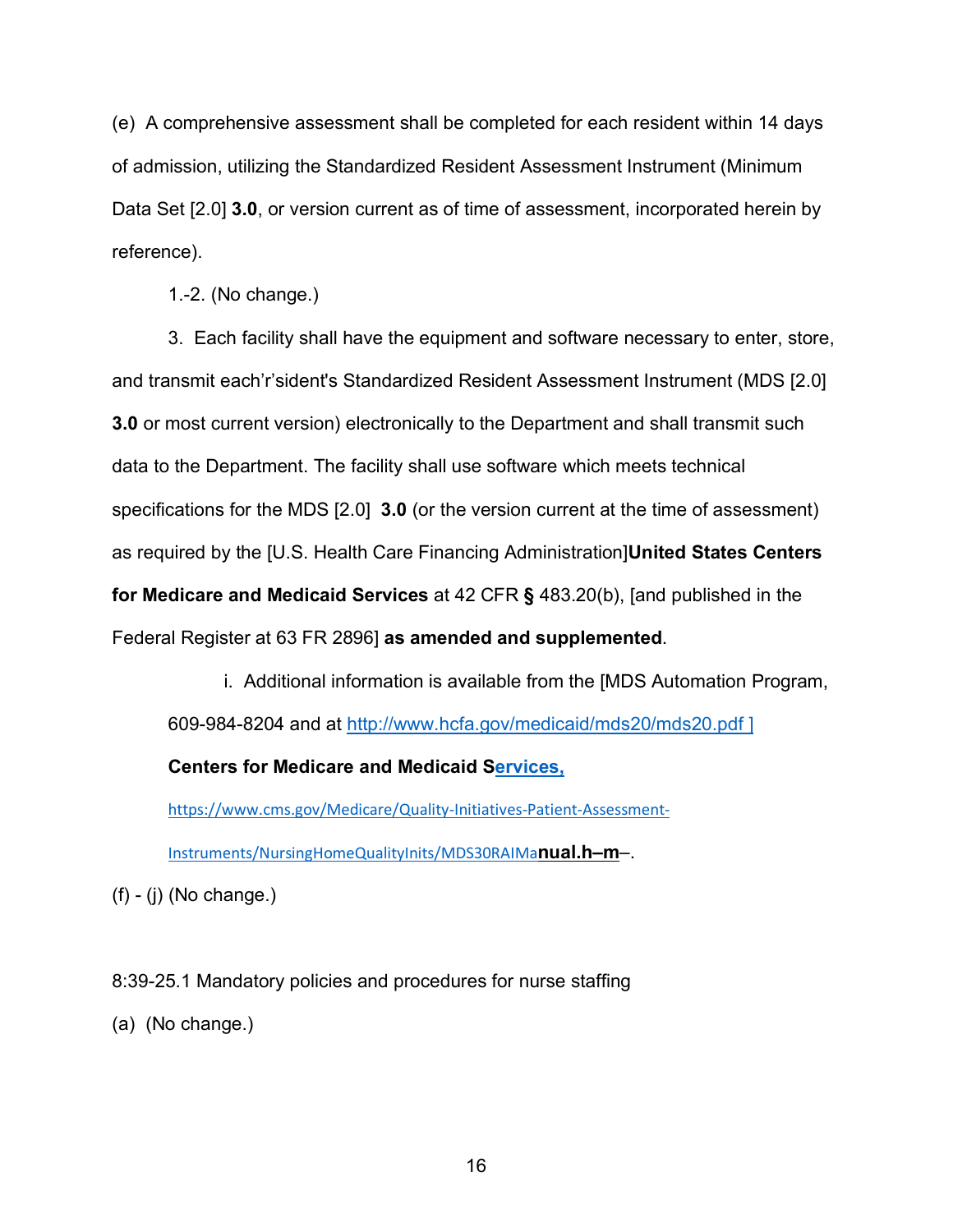(b) During a temporary absence of the director of nursing, [there] **the facility** shall [be] **designate, in writing,** a registered professional nurse **to be** on duty [who shall be designated in writing] as an alternate to the director of nursing. The alternate shall be temporarily responsible for supervising all nursing personnel.

8:39-25.2 Mandatory nurse staffing amounts and availabili–y

(a) - (f) (No change.)

(g) The nurse aide component of the f'cility's total hourly nurse staffing requirement, as specified at (b) above, shall be met by nurse aides who have completed a nurse aide training course approved by the New Jersey [State] Department of Health [and Senior Services] and have passed the New Jersey Nurse Aide Certification Examination, in accordance with N.J.A.C. 8:39-43, and/or by newly hired individuals who have worked in the facility for less than four months and who are enrolled in a nurse aide training program.

 $(h) - (i)$  (No change.)

8:39-29.1 Mandatory pharmacy organization

 $(a) - (d)$  (No chie.)

(e) If the facility keeps emergency injectable or oral controlled substances, a current Drug Enforcement Administration registration and Controlled Dangerous Substance registration for that location shall be available. (See N.J.S.A. 24:21-10 for registration requirements; registration application procedures are specified at N.J.A.C. [8:65]**13:45H**-1.4.)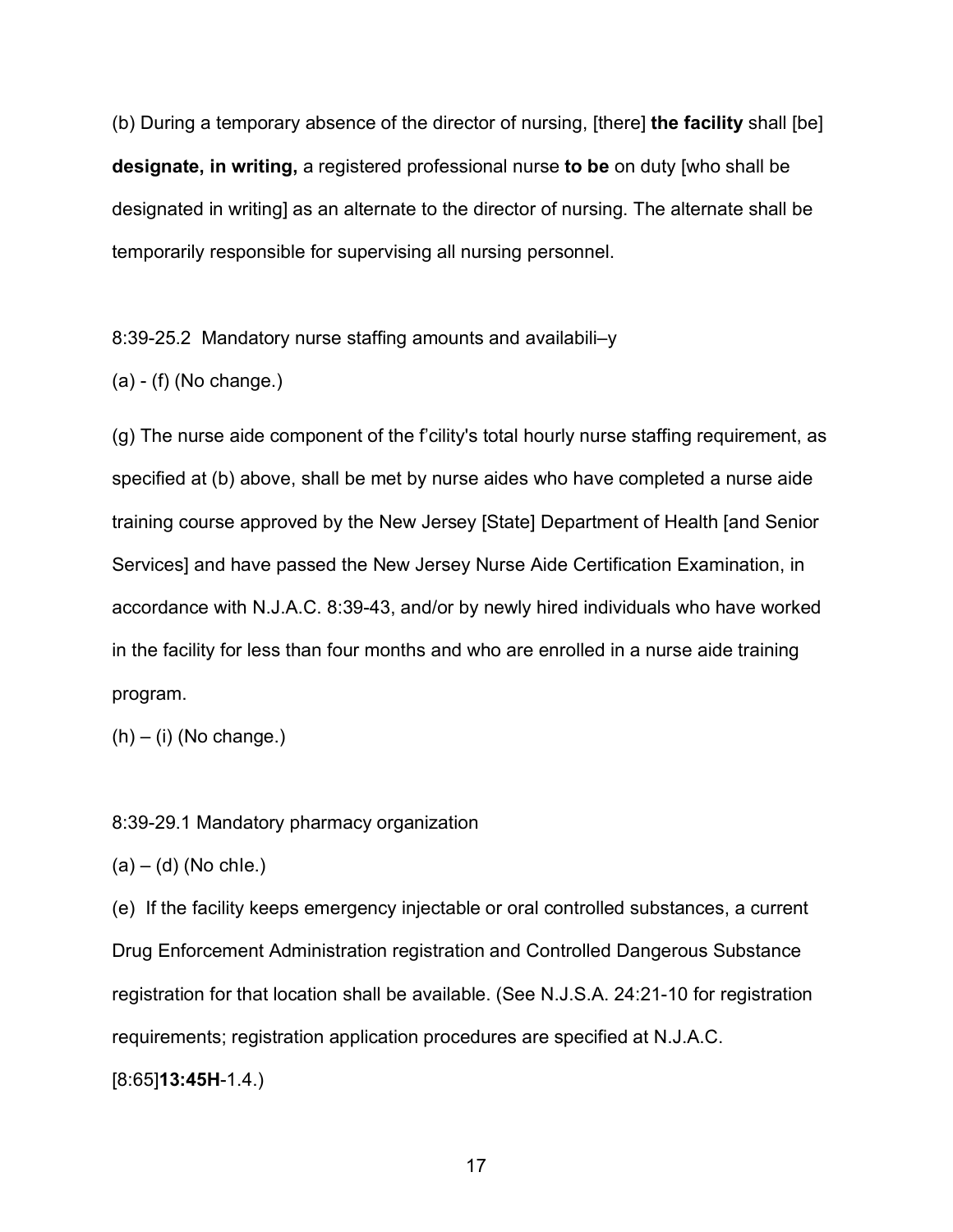8:39-29.3 Mandatory pharmacy reporting policies and procedures

(a) The consultant pharmacist shall conduct a drug regimen review and enter appropriate comments into the medical record of every resident receiving medication, at least monthly, on a pharmacist consultation sheet or another portion of the medical record, in accordance with N.J.A.C. 13:39. The drug regimen review shall be performed in accordance with Federal and State statutes, rules and regulations, and currently accepted standards of practice for rational drug therapy.

1. (No change.)

2. [Drug product] **The consultant pharmacist shall report drug** defects and adverse drug reactions, [shall be reported] in accordance with the **recommendations of the** ASHSP-USP-FDA (American Society of Health System Pharmacists, United States [Pharmacopoeia] **Pharmacopeia,** Food and Drug Administration) [Drug Product Defect] **to the Adverse Event** Reporting System [and the USP Adverse Drug Reaction Reporting System].

**i. Information on the Adverse Event Reporting System may be found at [https://www.fda.gov/safety/medical-product-safety-information/forms](https://www.fda.gov/safety/medical-product-safety-information/forms-reporting-fda)[reporting-fda](https://www.fda.gov/safety/medical-product-safety-information/forms-reporting-fda) and reports may be filed electronically at**  https://www.fda.gov/drugs/fda-adverse-event-reporting-system-faers/fda-adverse-event-

reporting-system-faers-electronic-s**ubmis–ions.**

3. - 6. (No change.)

8:39-31.1 Mandatory construction standards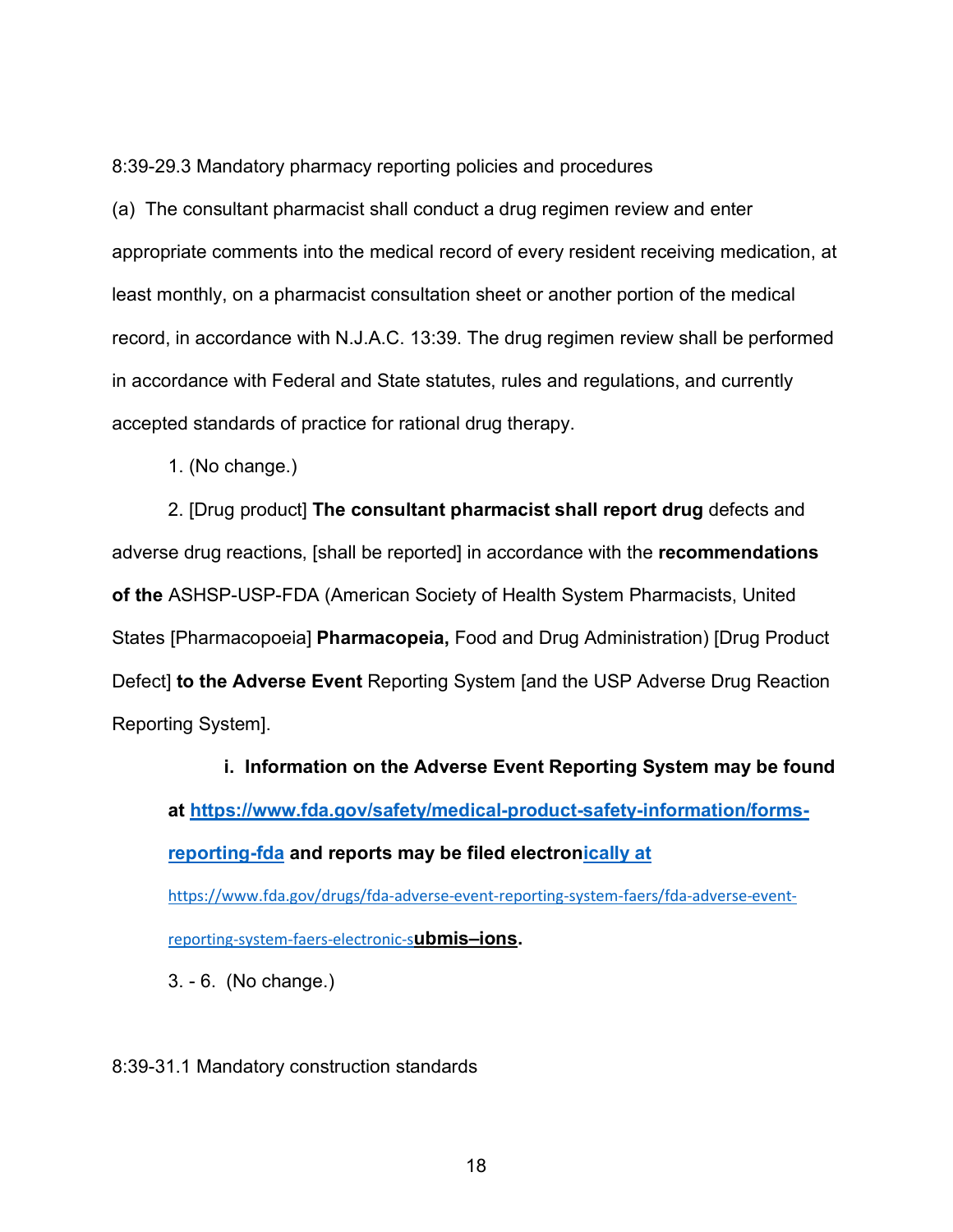(a) No construction, renovation or addition shall be undertaken without first obtaining approval from the Department, [Long-Term Care Licensing and Certification Program] **Division of Certificate of Need and Licensing** and/or the Department of Community Affairs, Health Care Plan Review –nit.

(b) - (c) (No change.)

(d) Required annual maintenance inspections by the Department of Health [and Senior Services] for a facility participating in the Medicare or Medicaid programs shall be conducted, in accordance with the edition of the National Fire Protection Associations Life Safety Code that has been adopted by the [Federal Health Care Financing Administration] **United States Centers for Medicare and Medicaid Services**, incorporated herein by reference**,** as amended and supplemented; however, this code shall not be enforced to exceed the requirements of the Uniform Construction Code referenced [in] **at** (b) above. A facility that does not participate in either the Medicare or Medicaid programs shall be inspected under the version of the Life Safety Code in effect at the time of original licensure; however, this code shall not be enforced to exceed the requirements of the Uniform Construction Code referenced [in] **at** (b) above. (Copies of the Life Safety Code may be obtained from the National Fire Protection Association, Battery March Park, Quincy, MA 02200**.)**

8:39-31.6 Mandatory fire and emergency prepare–ness

(a) - (o) (No change.)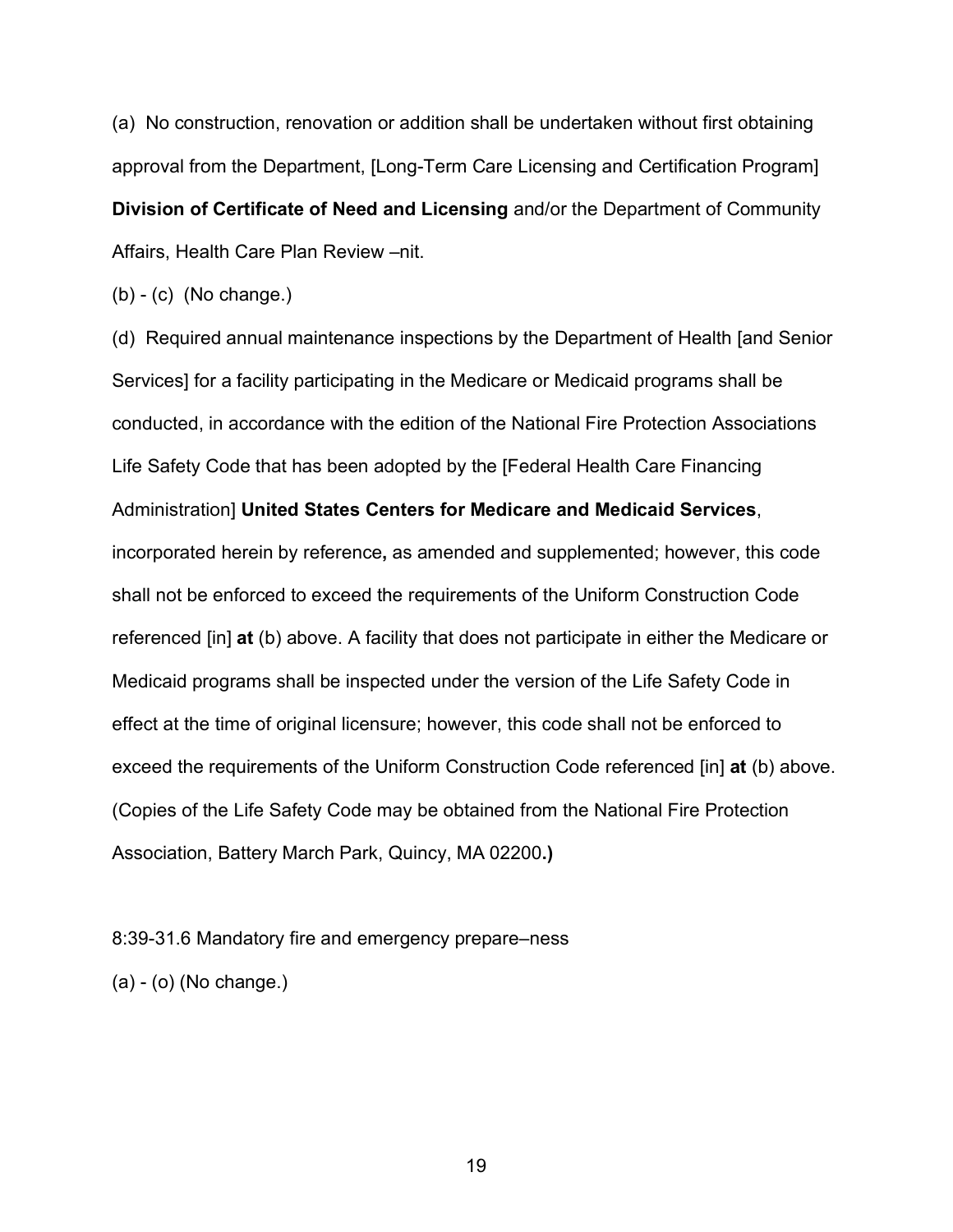(p) The facility shall establish a written heat emergency action plan which specifies procedures to be followed in the event that the indoor air temperature is 82 degrees Fahrenheit or higher for a continuous period of four hours or longer.

1. These procedures shall include the immediate notification of the Department of Health [and Senior Serv–ces].

2. - 4. (No change.)

8:39-35.1 Mandatory organization for medical records

At least 14 days before a facility plans to cease operations, it shall notify the New Jersey [State] Department of Health, [and Senior Services] in writing, of the location and method of retrieval of medical records.

8:39-37.4 Mandatory rehabilitation supplies and equipment

(a) [Space] **The facility shall provide space** for rehabilitation therapy [shall be provided] in the facility. If space is unavailable, **the facility shall make** arrangements [shall be made] for transportation or transfer of residents who require rehabilitation therapy services.

(b) [Visual] **The facility shall provide visual** privacy and provisions for auditory privacy [shall be provided] for residents during evaluation and rehabilitation treatment, when clinically indicated.

(c) (No change.)

8:39-41.1 Authority and purpose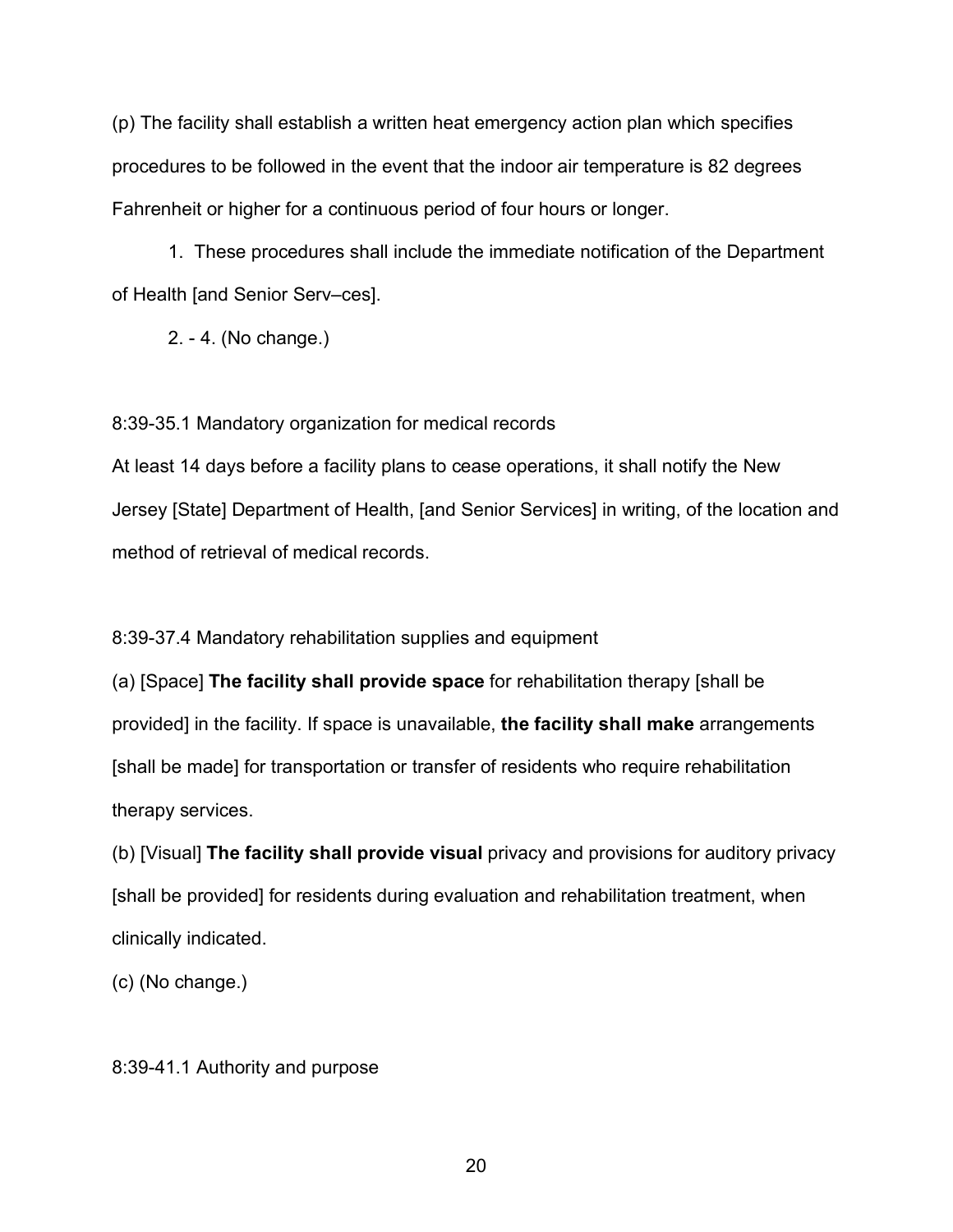(a) The Commissioner of the Department of Health [and Senior Services] promulgates this subchapter pursuant to the authority of [N.J.S.A. 26:2H-1 et seq., particularly] N.J.S.A. 26:2H-5h.

(b) (No change.)

8:39-41.2 Information required to be posted; retention

(a) A facility shall post the direct resident care staffing information described [in] **at** (c) below, utilizing the Resident Care Staffing Report, incorporated herein by reference and set forth at chapter Appendix [G] **F**, prior to the start of the shift for which information is being reported in a visible location in the facility that is accessible to residents, their families, members of the public**,** and caregivers.

(b) - (d) (No change.)

(e) The Resident Care Staffing Report form is available through the following methods:

1. (No change.)

2. Electronically at the Certificate of Need and [Healthcare Facility Licensure Program's] **Licensing** webpage at [http://nj.gov/health/healthfacilities/forms.shtml] **https://healthapps.state.nj.us/forms/**; and

3. Upon written request to **the Director of the Division of Certificate of Need and Licensing**[:]**.**

## [Director

Certificate of Need and Healthcare Facility Licensure Program

New Jersey Department of Health and Senior Services

PO Box 358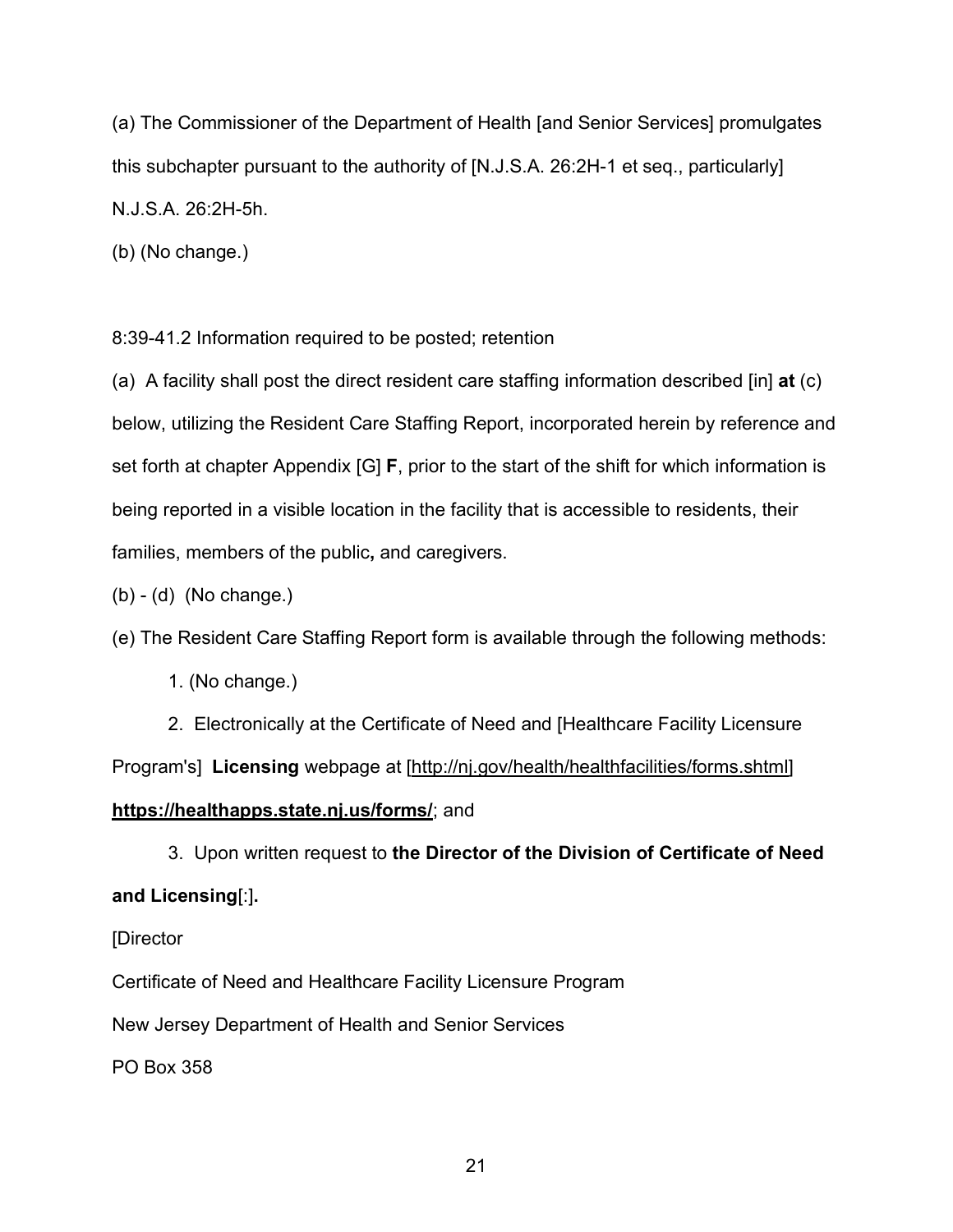Trenton, New Jersey 08625-0358]

(f) - (h) (No change.)

8:39-41.3 Reporting requirements

(a) (No change.)

(b) The public may obtain the quarterly report, which the Department is required to complete pursuant to N.J.S.A. 26:2H-5g(d), through the following methods:

1. Electronically at the **Division of** Certificate of Need and [Healthcare Licensure Program's] **Licensing** webpage at www.nj.gov/health/healthcarequality; and

2. Upon written request to **the Director of the Division of Certificate of Need and Licensing**[:]**.**

[Director

Certificate of Need and Healthcare Facility Licensure Program

New Jersey Department of Health and Senior Services

PO Box 358

Trenton, New Jersey 08625-0358]

8:39-43.10 Approval of a nurse aide in long-term care facilities training program

(a)-(b) (No change.)

(c) The New Jersey Curriculum for Nurse Aide Personnel in Long-Term Care Facilities (["]the curriculum["]), which has been approved by the Department, shall be the approved curriculum for a 90 hour training program. The entire content of the curriculum shall be taught. A copy of the curriculum and the form needed to apply for approval of a